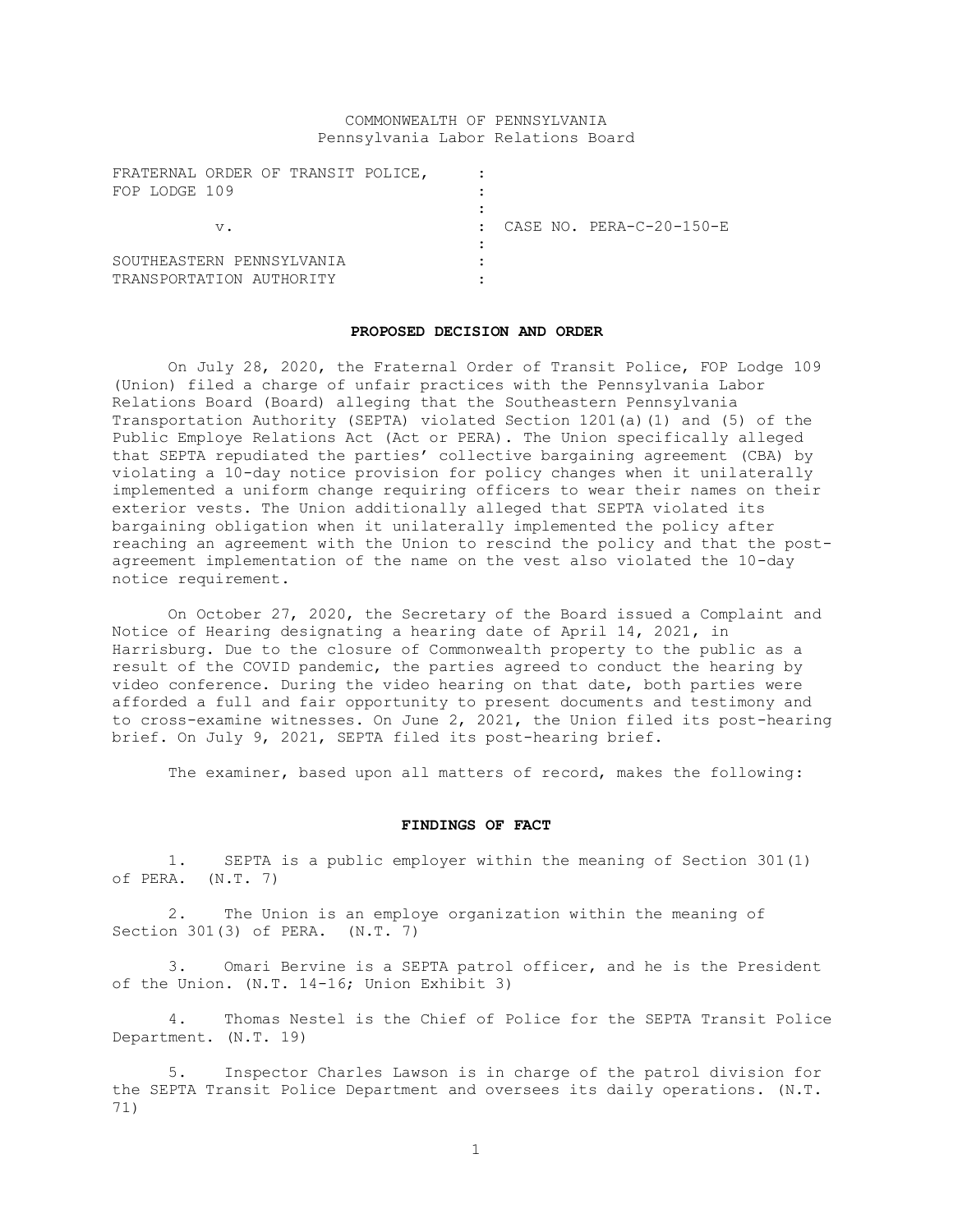6. Chad Cuneo is the Chief Labor Relations Officer for the SEPTA Transit Police Department. (N.T. 22; Union Exhibit 3)

7. Heather Morris, at all times relevant hereto, was a Labor Relations Manager for SEPTA. (N.T. 23-24; Exhibit 7)

8. Troy Parham is the Union Vice President, and he is a patrol officer currently assigned to police radio dispatch. (N.T. 26-27, 61, 66)

9. Article 5.3 of the parties' CBA provides as follows:

The Authority shall make a good faith effort to notify the Union of any new Department issued permanent policy or directive, or change in any such policy or directive affecting it or its members at least ten (10) days before the effective date of such policy or directive.

(Joint Exhibit 1)

10. SEPTA issues vest carriers to officers as part of officers' uniforms, and all officers are required to wear them. All officers, except detectives, are required to wear uniforms. A vest carrier is a vest that allows the insertion of ballistic panels and permits the secure distribution of police officer equipment instead of having all the equipment around the officer's waist. The patrol officer's badge number and "Transit Police" are printed on the back of the vest. The officer's last name is printed on the front upper right of the vest over the officer's breast. A name tag identifying the officer has been a uniform requirement since the beginning of the Department. (N.T. 17-18, 73-78; Union Exhibit 1)

11. Chief Nestel sent the following email to police supervisors:

### **UNIFORM CHANGE**

Effective at 0700 hours on Monday, 30 March 2020, all personnel who are on patrol will wear their exterior vest with ballistic panels as the outermost garment. The "TRANSIT POLICE" patch will be displayed on the back and the badge and nametag will be displayed without obstructions on the front. If the weather changes and winter parkas have to be worn, then this will not apply. Supervisors are responsible for ensuring that all personnel are notified and in compliance.

(Union Exhibit 2)(emphasis original)

12. The Chief's email is undated and the parties do not know the issuance date of the email. The email directive to police supervisors does not refer to detectives or names on the back of the vest. The uniform change as a result of the email is the requirement that the vest be worn as the outermost garment, unless officers are wearing winter jackets, whereas previously the vest did not have to be the outermost garment. (N.T. 20-21, 45, 53, 74)

13. The Chief's email was not sent directly to the Union. The Union did not receive notice of the uniform change prior to the issuance of the email directive or the effective date of March 30, 2020. Union President Bervine learned of the policy change from his supervisor because President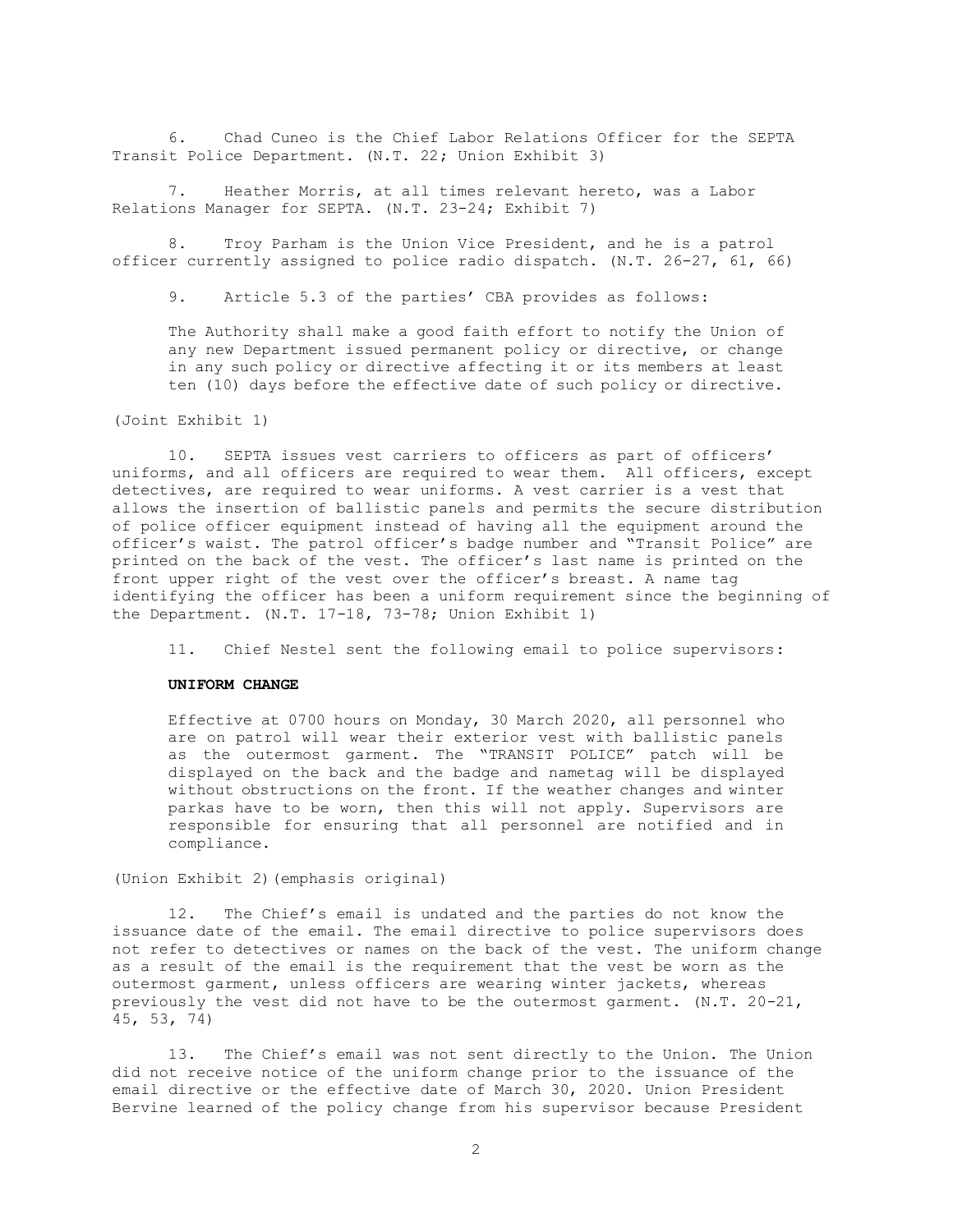Bervine was not wearing his vest as his outermost garment. President Bervine then investigated further and learned of the Chief's directive requiring the exterior vest. (N.T. 20-22, 53, 92-93)

14. On May 1, 2020, President Bervine sent a letter to Chad Cuneo and Heather Morris, via email attachment, regarding the new vest policy. (N.T. 22)

15. The letter provides, in relevant part, as follows:

I recently became aware of a new policy change which states, "Effective at 0700 hours on Monday, 30 March 2020, all personnel who are on patrol will wear their exterior vest with ballistic panels as the outermost garment. The "TRANSIT POLICE" patch will be displayed on the back and the badge and nametag will be displayed without obstructions on the front."

In reviewing the current SEPTA Transit Police Directives, it is clear to the FOTP that this new policy/procedure results in significant changes to existing policies/procedures, and intimately impacts mandatorily negotiable terms and conditions of employment, including but not limited to officer discipline. As such, the FOTP hereby formally demands to bargain over the substantive, as well as any impact/implementation, issues associated with the aforementioned policy.

(Union Exhibit 3)

16. President Bervine's letter to Mr. Cuneo was a demand to bargain the vest policy, and not a request to meet and discuss. (NT. 23, 45)

17. Ms. Morris responded to President Bervine's May 1, 2020 letter to Mr. Cuneo in an email dated May 4, 2020. In her response, Ms. Morris stated the following:

Respectfully, the Authority maintains the right to implement policy and there is no identified change to the discipline process. However, we agree to meet and discuss any concerns you may have on this matter. Please provide your earliest availability and I will schedule a conference call.

(Union Exhibit 4)

18. On May 6, 2020, President Bervine emailed his response to Ms. Morris and stated as follows:

Good Afternoon. We are available to meet any weekday, preferably before 2pm. Please be advised that by no means are we waiving our right to bargain by agreeing to meet. However, we look forward to discussing our concerns on this matter with the Authority and/or the Department. Thank you for your attention on this matter.

## (Union Exhibit 4)

19. SEPTA has always made clear to the Union that "meet and discuss" is different than negotiations or bargaining. (N.T. 25-26)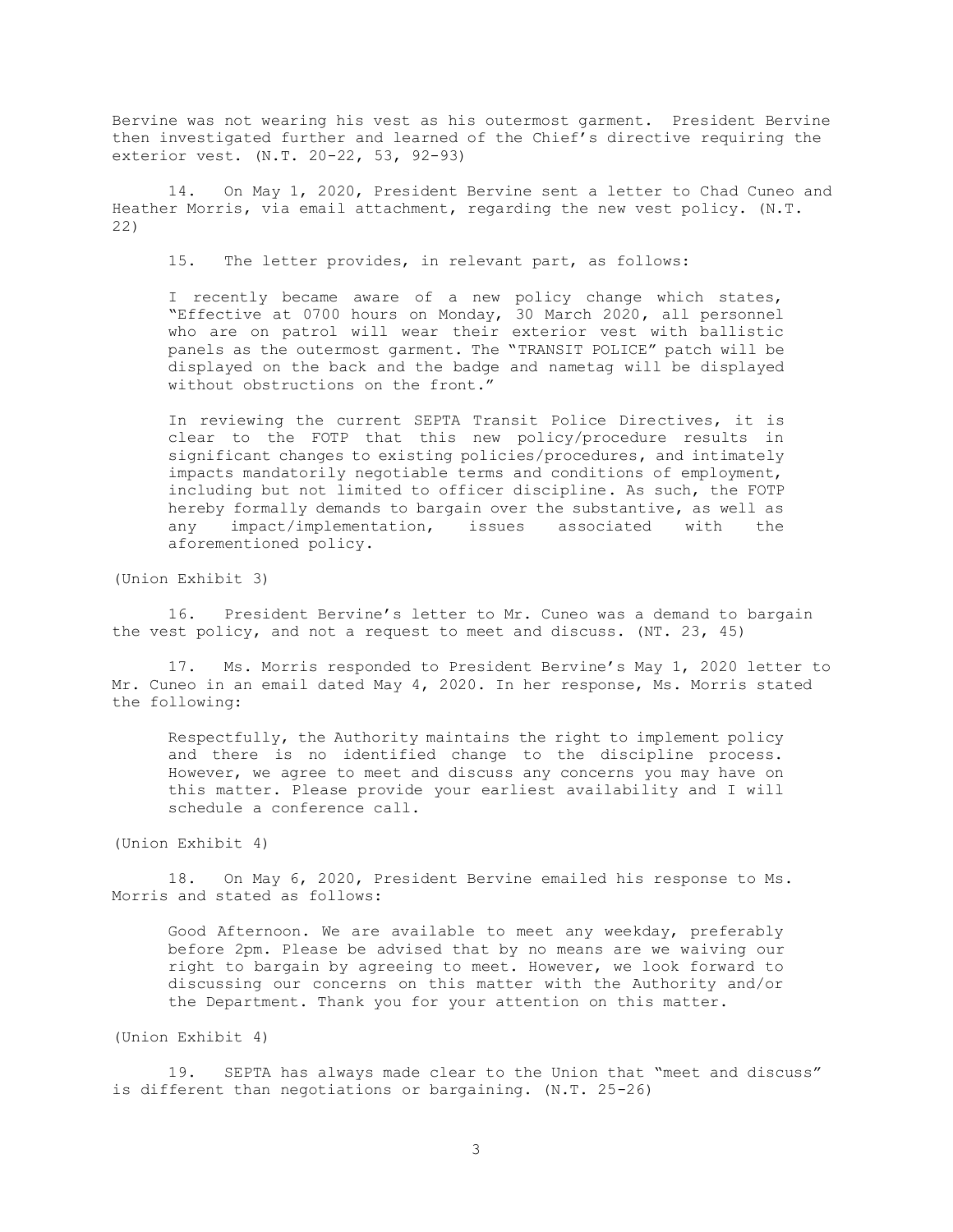20. On May 8, 2020, the parties held a video meeting to discuss the change to the vest policy. Participating in the video meeting were President Bervine, Vice President Parham, Inspector Lawson and Ms. Morris. N.T. 26-27, 46, 62, 76)

21. During the meeting the parties discussed the lack of notice of the uniform change to the Union. Union officials expressed their concerns that placing officers' names on the rear of the vest during a time of civil unrest was more dangerous for officers because the public could too easily identify the home address of officers through the internet. If the vest as outermost garment was not mandatory, then the name on the rear of the vest would not be a concern for the Union. Vice President Parham expressed his opinion that having the officer's name on the front of the vest and his/her badge number on the rear provides sufficient transparency for anyone to lodge a complaint against the officer. SEPTA management agreed with the Union officials to not require patrol officers' names on the rear of the vest. (N.T. 27, 46, 56-57, 68-69)

22. The Union opposes only the name on the rear of the vest, not on the front of the vest. The person the officer is interacting with will see the name on the front and identify the officer. The Union's concern over names on the rear of the vest is that uninvolved individuals or passersby could record the officer's name and learn the officer's full identity and home address from the internet. The Union believes that names on the rear of the vest adds another element of danger to an already dangerous job. (N.T. 40-41, 47-48, 76-77, 83-84)

23. During the May 8, 2020 video conference, the parties did not discuss the detectives or make a distinction between patrol officers and detectives. From President Bervine's perspective, the parties were discussing everyone in the bargaining unit, including special units. None of the other specific units were referenced at the meeting either (e.g., SORT, bicycle or K-9 units), and SEPTA eliminated the rear name requirement for them. Inspector Lawson believed that only patrol officers were at issue during the May 8, 2020 meeting because President Bervine provided scenarios related only to patrol officers and their safety. Inspector Lawson understood that supervisors and detectives would have their names on the back of the vest. Any officer from any type of unit within the Department, including detectives, can be assigned patrol duties, at any time, which has happened on numerous occasions. Inspector Lawson's name is on the back of his vest. (N.T. 28-29, 46-47, 69, 76-77, 79-81; Union Exhibit 5)

24. As a result of the May 8, 2020 video conference, Inspector Lawson agreed not to print the patrol officers' names on the rear of their vests, but he did not agree with the Union's position that names on the rear of the vest increased the safety risks or dangers to the officers. The Union's reasoning was considered, but it did not make a difference to management. Management placed more emphasis on the level of responsibility associated with detective, supervisor and management duties. (N.T. 84-86)

25. On May 9, 2020, Inspector Lawson wrote an email. The email does not include the names of the individuals to whom he sent the email. Seemingly, President Bervine received the email because he responded. Inspector Lawson's email stated as follows:

Good afternoon, all. I spoke to the Chief yesterday about your concerns surrounding the plan to add name tags to the rear of the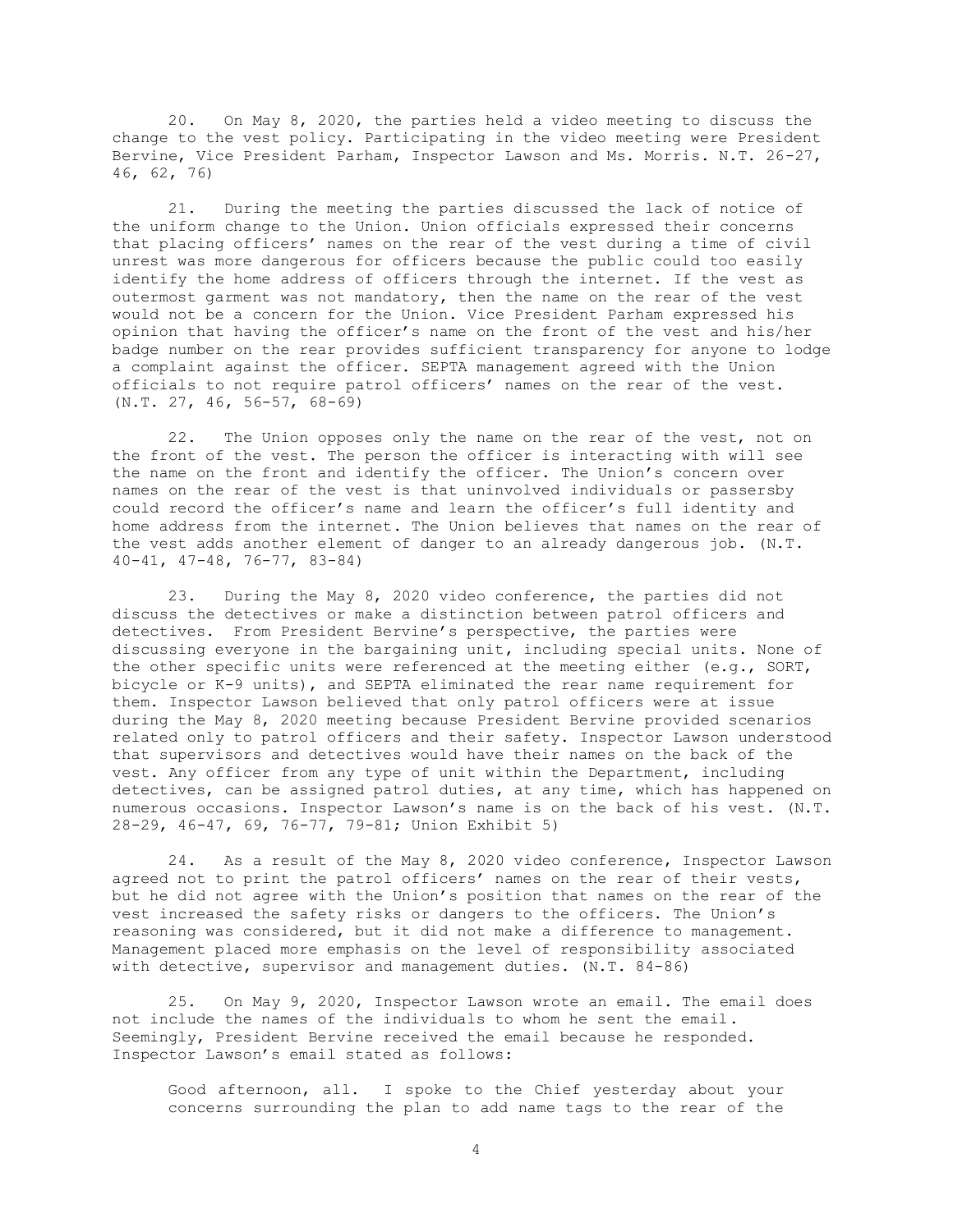vests. He is not opposed at all to reverting to badge numbers. I wanted to be sure there was no issue with the vendor doing the work before I sent this email[.] They confirmed the changes will not be a problem. The rear of the vest will have Transit Police along with a badge number. Let me know if you have any other concerns. We are planning to move forward with those changes next week starting with inside administrative staff and officers.

(Union Exhibit 5)

26. Also on May 9, 2020, President Bervine responded as follows:

Inspector—Received. Thank You. That addresses the only concern that we felt was a genuine safety issue. The only other logistical issue is, as Troy mentioned on our conference call, that some officers are not still in possession of their older carriers; which would make being without their current vest carrier an issue.

(Union Exhibit 5)

27. Subsequently, President Bervine was notified by a detective that, when their vests arrived, their names were on the rear of their vests without badge numbers. There are 16 detectives. Patrol officers did not have names on the rear of their vests. SEPTA did not notify the Union that detectives would have their names on the rear of their vests. (N.T. 30-31, 47-48, 60, 91; Union Exhibit 8)

28. On June 29, 2020, Vice President Parham emailed Inspector Lawson as follows:

I am following up on the conversation we had last week regarding officers' names being displayed on the rear of their outer vest carriers. Officers who are assigned to the Detectives Unit have informed the Union that their names are in fact added to the rear of the vest carriers, in spite of the understanding reached by the Union and SEPTA Police Administration. Interestingly, the officers['] badge numbers do NOT accompany their names on the rear of these carriers. This is both confusing and concerning to the officers, and the Union. I would like clarification on this matter, as well as the outer vest being required or optional. I am confident that together we can find a resolution that will prove to serve the department well.

(Union Exhibit 6)

29. By email dated July 14, 2020, Inspector Lawson wrote to Ms. Morris the following:

Our position on the vest issue concerning detectives is driven primarily from their increased responsibility and our feeling that the additional responsibility comes with an increased need for transparency. Our detectives are responsible for swearing out affidavit's [sic] of probable cause; obtaining search and arrest warrants, and then serving those warrants where they are legally justified in certain infringements of constitutional guarantees. None of our officers in any other unit carry that same responsibility. The name on the front and rear of the vest offers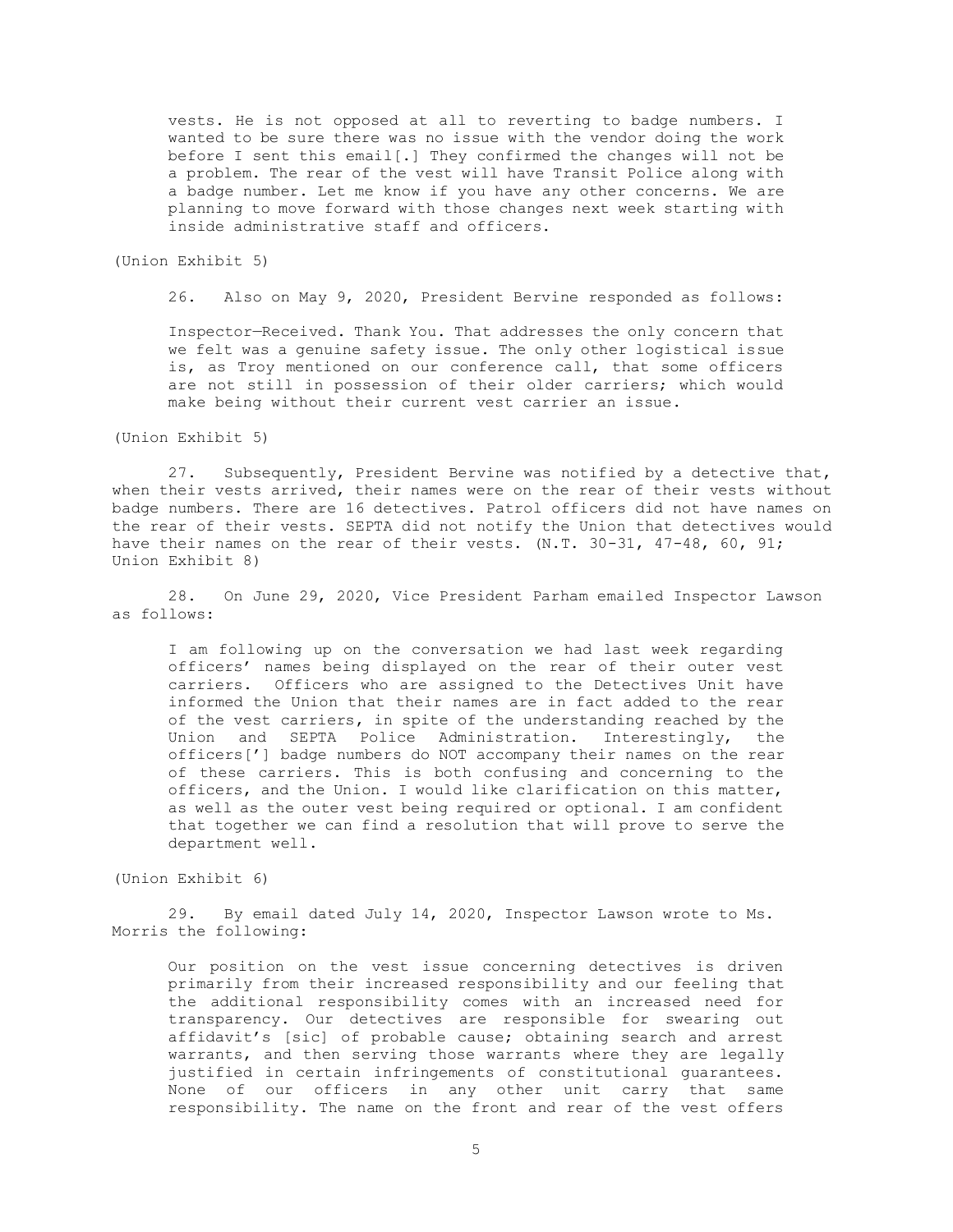additional transparency and we feel our supervisors and the detective division carry extra responsibility that justifies the need of additional transparency.

(Union Exhibit 7)

30. Ms. Morris forwarded Inspector Lawson's July 14, 2020 email to President Bervine. (Union Exhibit 7)

31. Detectives swear out affidavits for warrants at their desk in their cubicle and SEPTA Headquarters. It is not done in the public domain. Detectives do not wear vests when working at their desks. Detectives wear business casual and not uniforms when working, unless reassigned to patrol or special assignment requiring them to wear a uniform. (N.T. 37-38, 46, 66, 77- 78)

32. Obtaining search and arrest warrants is work that is done from the Detective's desk, at the District Attorney's Office or before a Judge, none of which is in the public domain. They are probably not wearing vests when doing this work. (N.T. 38-39, 86-87, 94)

33. When serving a warrant at a residence, a detective is facing the recipient(s), and the detective would likely be wearing his/her vest. The detective's name is on the front of his/her vest and the warrant recipient(s) and residence occupants would see the detective's name. (N.T. 39-40, 87-88)

34. SEPTA management believes that more transparency is required for detectives because all members of the residence have a right to know who the detective is while they observe them responsibly executing the warrant. Management believes that the detective's name only on the front is inadequate because other individuals inside the residence would not see that name, but the name on the rear of the vest is readily observable by other occupants and it is not blocked by equipment. Inspector Lawson believes that officers can carry extra magazine holders and other equipment in a manner that could block the name on the front of the vest. (N.T. 88-89)

35. President Bervine testified that there is a pocket below the front name on the vest and that conceivably an item can be placed in that pocket that could extend beyond the top of the pocket and block the front name, but that item would not be properly secured for police activity. President Bervine has never blocked his front name with any pocket items, and he has never observed any other officer who has done so. President Bervine credibly testified that there is no place near the front name to affix items, such as tasers, tourniquets, or cell phones. (N.T. 99-105)

36. The SORT unit (i.e., Special Operations Response Team) is a special unit of police officers similar to a SWAT team trained to use special tactics and equipment, like door breeches. SORT team officers wear vests with their names on the front and not on the rear. The rear of SORT unit officers' vests has a badge number and "Transit Police." (N.T. 42-43, 66, 80-81)

37. When detectives serve warrants, the SORT team officers accompany the detectives to secure the residence and the individuals within. They are the first to enter or breach the residence, secure the perimeter and keep the residents together. (42-43, 80-81)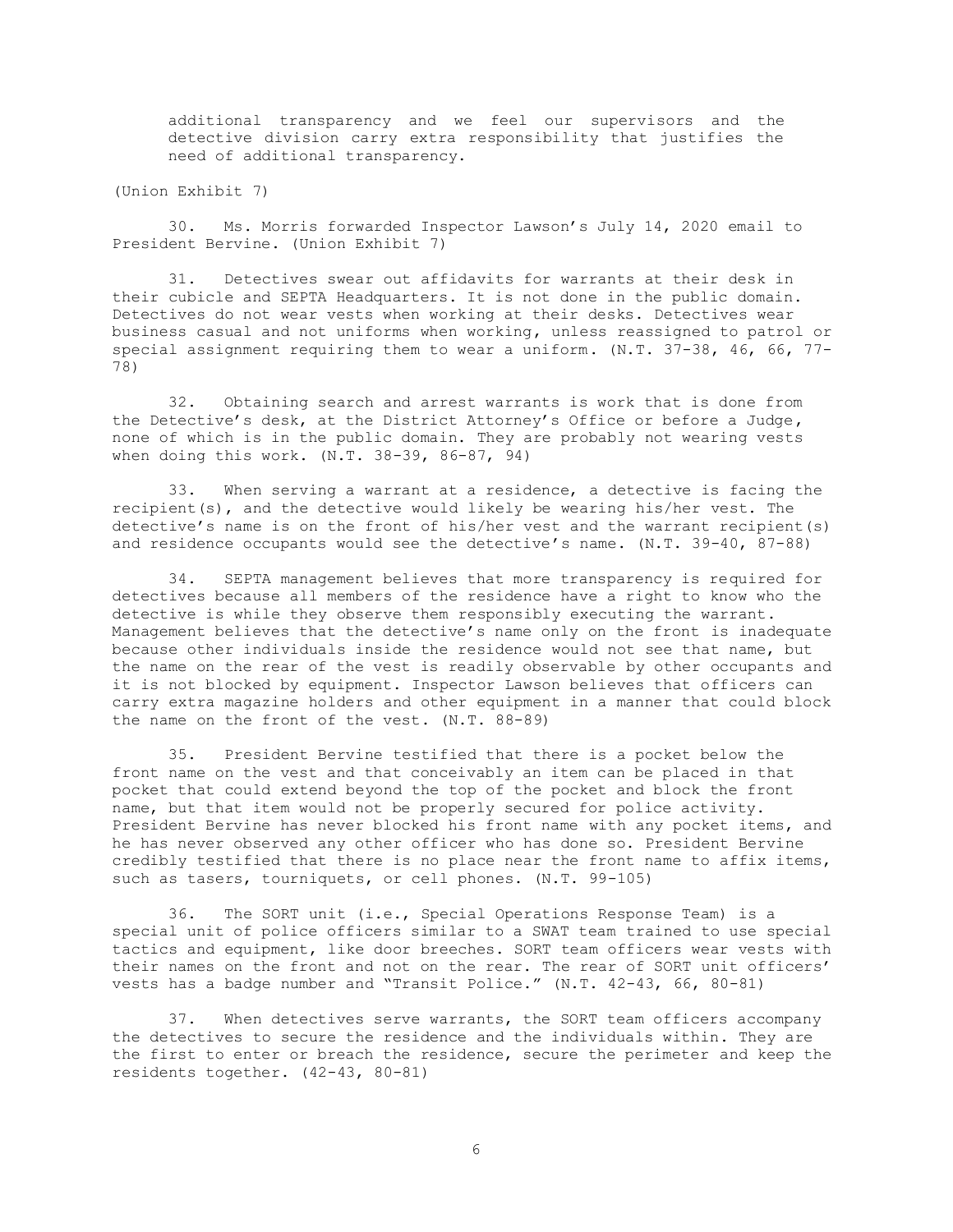38. Badge numbers are public information. When requested, SEPTA provides the names associated with badge numbers. (N.T. 82, 90)

## **DISCUSSION**

The primary dispute in this case involves SEPTA's requirement that its 16 detectives wear vest carriers as their outermost garment with their names on the rear of their vests. The Union argues that SEPTA unilaterally changed a mandatory subject of bargaining by requiring detectives to wear their vest carriers as their outermost garment, where the past practice was that officers could choose whether to wear their vests. (Union Brief at 7-9). The Union further contends that SEPTA violated its collective bargaining obligation to honor its alleged agreement "to merely display badge numbers on the back of the vests and its failure to adhere to the 10-day notice of its CBA with the [Union]." (Union Brief at 10-11).

SEPTA argues that the Union acknowledged that it received advanced notice of the uniform change policy well before implementation and that SEPTA did not violate the contractual notice requirements. (SEPTA Brief at 2, 19- 21). SEPTA further contends that the uniform policy change in question here is a managerial prerogative under Section 702 of the Act, and not a mandatory subject of bargaining under Section 701 of the Act, pursuant to the balancing test set forth in PLRB v. State College Area School District (State College), 461 Pa. 494, 337 A.2d 262 (1975). (SEPTA Brief 10-15). SEPTA also maintains that, assuming SEPTA had a duty to bargain the uniform change, SEPTA satisfied those bargaining obligations by meeting and compromising with the Union over the policy changes and by implementing the alleged agreement between the parties by not placing officers' names on the back of patrol officers' vests. (SEPTA Brief at 17-18). SEPTA contends that the record lacks evidence that the parties had a meeting of the minds regarding detectives. (SEPTA Brief at 18-19).

The Union bears the burden of proving that SEPTA unilaterally changed a mandatory subject of bargaining under Section 701 of PERA. PSSU, Local 668 of SEIU, AFL-CIO v. PLRB, 763 A.2d 560, 562 (2000). The Board will find a  $\overline{violation of Section}$  1201(a)(1) and (5) where an employer unilaterally changes a mandatory subject of bargaining. However, an employer may make changes concerning matters of inherent managerial policy, in accordance with Section 702, without committing an unfair practice. Id.

The Commonwealth Court, the Board and Board examiners have held that uniform and dress code requirements, applicable to employes on duty, are managerial prerogatives, not subject to bargaining. In PSSU, Local 668 v. PLRB, supra, the Commonwealth Court affirmed the Board's conclusion that a dress code policy was a managerial prerogative that was not subject to bargaining, under the State College balancing test. The PSSU Court opined as follows: "Based upon employer's substantial interest in providing professional services to the public, the Board properly concluded that a dress code, which outlines specific minimum standards of appropriate attire, is appropriately within employer's managerial prerogative and is not subject to collective bargaining." Id. at 563. Significantly, the PSSU Court emphasized that the record did not support the union's argument that employes have a substantial interest in choosing their own attire and dressing comfortably. Id.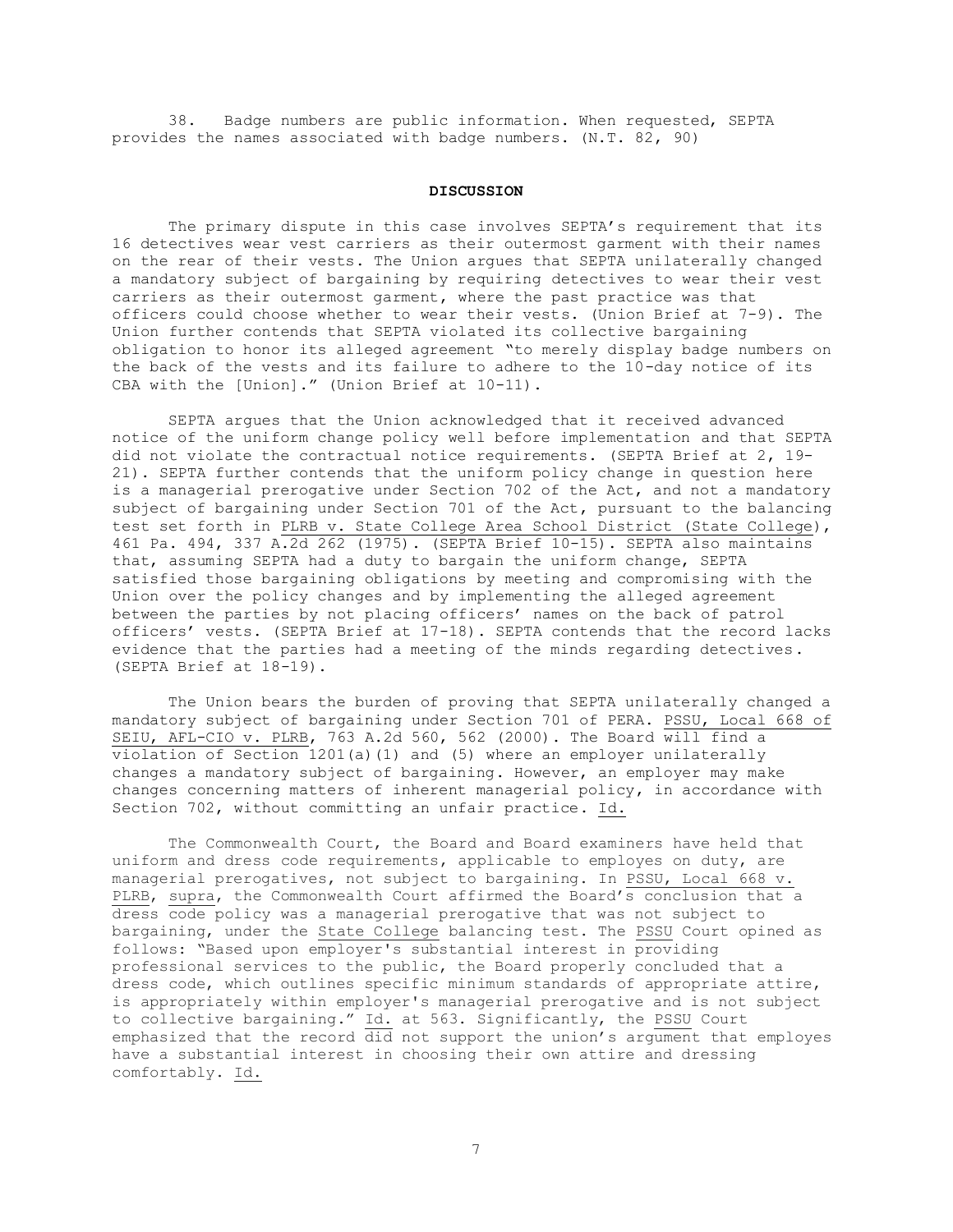In City of Chester, 22 PPER 22006 (PDO, 1990), the City's police chief changed the uniform policy for off-duty officers appearing for district justice proceedings. Formerly, officers were permitted to appear without being in uniform, and the chief changed the policy to require officers to don their uniforms for such appearances. Under the Act 111 standard, which is more difficult for management, Examiner Leonard relied on the Board's decision in City of Philadelphia (First Responder), 21 PPER 21075 (Final Order, 1990), where the Board held that the City of Philadelphia had a managerial prerogative to establish a first-responder program without bargaining. Examiner Leonard quoted First Responder as follows: "In this case, the program at issue relates more rationally to the City's ability to establish public services and to establish management standards for the performance of the public service involved." City of Chester, 22 PPER 22006 (quoting 21 PPER 21075 at 192).

Applying the principle that management has the right to unilaterally determine the manner in which it provides public services through the public appearance of its officers, Examiner Leonard concluded that the "manner in which the City's police officers dress and appear to the public certainly bears a stronger relationship to the City's discretionary managerial policymaking than to the employes' concerns." Management, concluded Examiner Leonard, has very strong interests and concerns over the manner in which employes dress for court appearances and, although the employes have some interests, the employer has a far greater interest in the appearance officers make to the courts and the public. Id.

In FOP, Lodge 5 v. City of Philadelphia (Tattoo Case), 51 PPER 28 (Final Order, 2019), the Board affirmed the examiner's conclusion that, under the more burdensome standard for management in Act 111 cases, the City had a managerial right to unilaterally implement a policy requiring officers to cover offensive tattoos, with a multi-tiered review system for determining whether a tattoo was offensive. In the Tattoo case, the Board stated:

a public employer has the managerial right to implement policies that promote the public's confidence and ensure integrity in the government. The City has an interest in its officers, as representatives of the City, having an appearance of providing fair, balanced and non-prejudicial law enforcement. Offensive tattoos undermine the public perception of the integrity and credibility of the officer and the City thereby losing the public's trust.

Id. The police uniform/appearance cases are consistent in concluding that management has a greater interest in officers' appearance to the public and the courts than do the officers.

However, the Union cites FOP Lodge 5 v. City of Philadelphia, 52 PPER 67 (Final Order, 2019), wherein the Board concluded that management must bargain the timeline protocols for releasing officers' names after a shooting. The Board therein relied on IAFF, Local 1803 v. City of Reading, 31 PPER 31151 (Final Order, 2000), and stated that the Board has recognized that "`[c]onfidentiality is certainly rationally related to the conditions of employment for employee[s] who are the subjects of investigations. A public employer has a significant interest in maintaining the privacy of its employee[s] and protecting its employes from prejudice in the employment environment and from the public at large.'" Id., (quoting City of Reading, 31 PPER at 358) (emphasis added). The Board in that case further opined: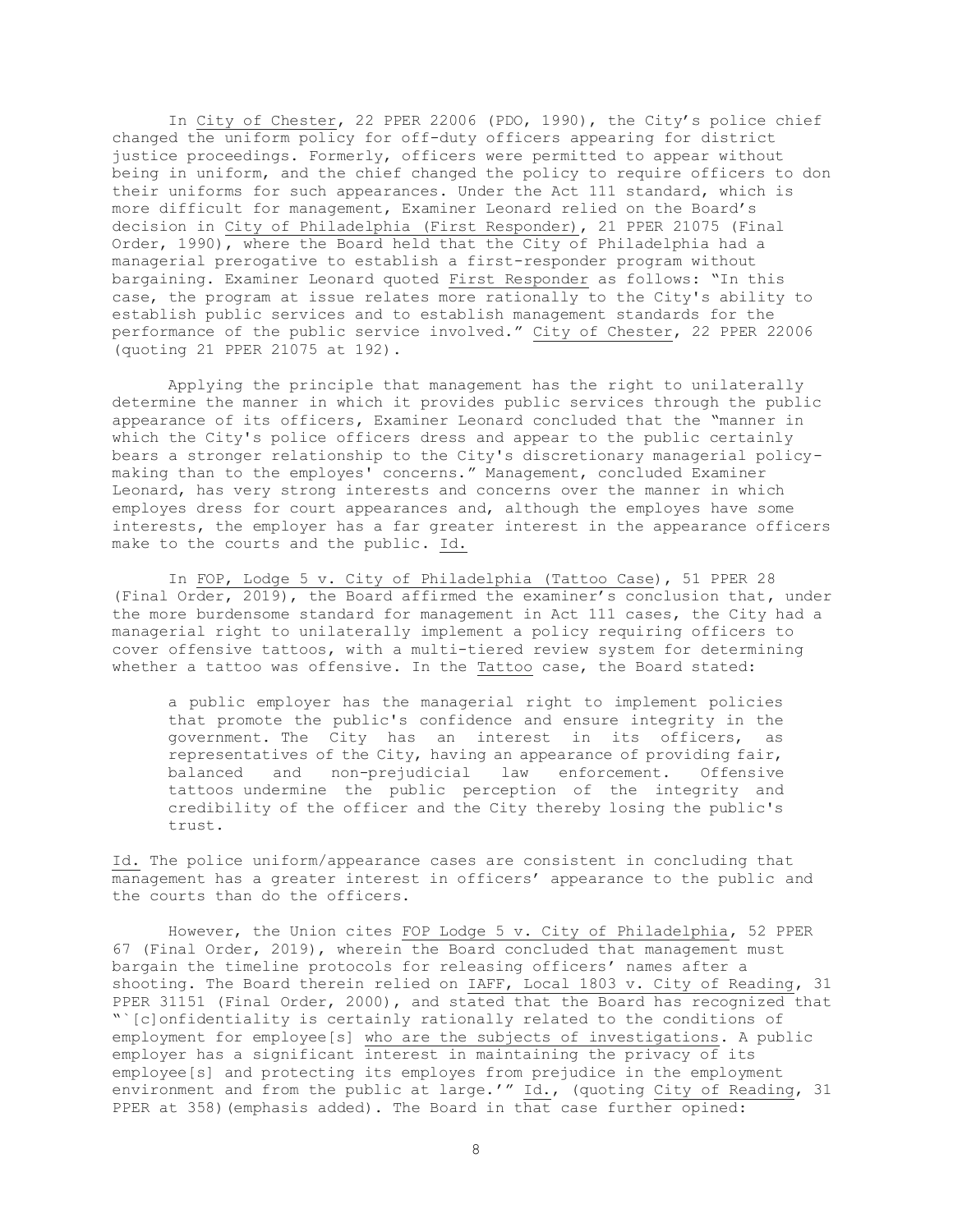The officer's interest in confidentiality, and the safety of the police officers, both those involved in the shooting and those providing protection and security details, is at least equally as important and weighty. Upon review of the record, we find that the City's managerial interest involved in releasing the names of police officers within 72 hours of an officer involved shooting would not be unduly burdened by the City having to bargain with the FOP over the policy and protocols for peremptorily releasing the names of officers involved in shootings.

52 PPER 67 (emphasis added).

Although City of Philadelphia provides that police officers have a legitimate interest in the confidentiality of their identity after a shooting, or during an investigation into a shooting, that interest does not indefinitely outweigh the employer's interests in accountably providing those names to the public eventually. The Board applied the Act 111 standard for determining whether a matter is bargainable, which resulted in the conclusion that management would not be unduly burdened by bargaining the timeline for releasing names of officers involved in shootings. The Board, in City of Philadelphia, did not conclude that the City could not release the names indefinitely without bargaining. Eventually, however, transparency and accountability to the public requires that the police employer release the names of officers involved in shootings to the public. Significantly, the record in City of Philadelphia established that officers involved in a shooting had a real safety concern and privacy interest because the City employer recognized those interests by providing a security detail. Such proof of employes' interests is required by PSSU, supra.

Generally speaking, if determining a detective's appearance is a managerial prerogative under Act 111, then it would be a managerial prerogative under PERA. Teamsters 77 & 250 v. PLRB, 786 A.2d 299 (Pa. Cmwlth. 2001), However, the precedent in the uniform and dress code cases does not address the alleged safety or confidentiality concerns involved in identifying a detective by placing the name on the back of a detective, as here, under PERA. Accordingly, I will balance the interests of SEPTA, in this case, as compared to the interests of the detectives in the alleged increased risk to officers if their names appear on the rear of their vests.

In State College, supra, our Supreme Court developed the standard for determining whether a matter constitutes a mandatory subject of bargaining under Section 701 of PERA or a managerial prerogative under Section 702 of PERA. The Court articulated the standard as follows:

It is the duty of the Board in the first instance and the courts thereafter to determine whether the impact of the issue on the interest of the employe in wages, hours and terms and conditions of employment outweighs its probable effect on the basic policy of the system as a whole. If it is determined that the matter is one of inherent managerial policy but does affect wages, hours and terms and conditions of employment, the public employer shall be required to meet and discuss such subjects upon request by the public employe's representative pursuant to section 702.

Id. at 507, 337 A.2d at 268. In order to prevail on its claim that requiring names on the rear of detectives' vests constitutes a mandatory subject of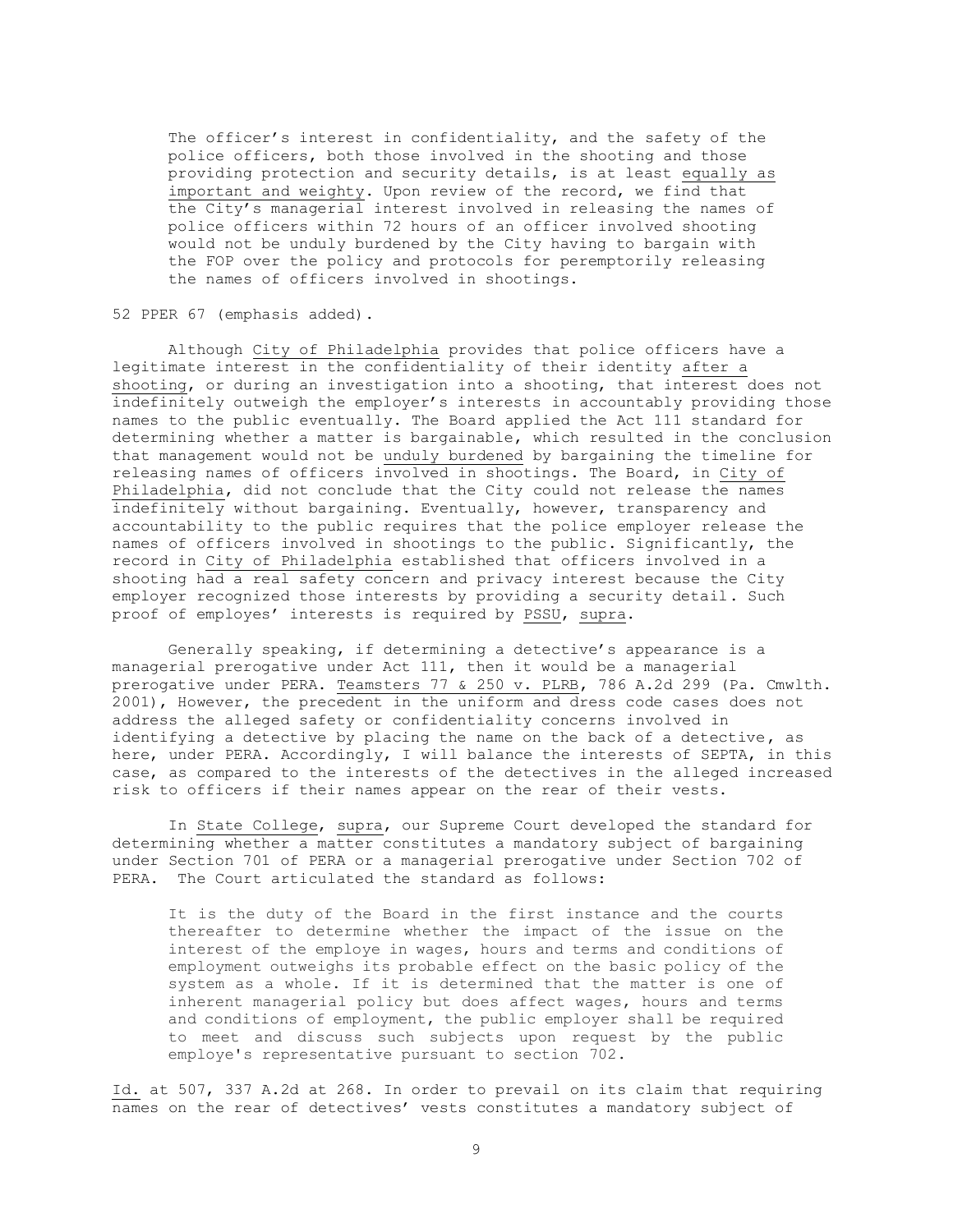bargaining, the Union must show that the alleged safety impact on the detectives' conditions of employment caused by this change outweighs SEPTA's interest in promoting transparency, accountability, public confidence and integrity. The Board has clearly stated that, of paramount importance to a public employer providing police services, is the public perception of the integrity and credibility of the officer which transfers to the employer, which has a strong interest in not losing the public's trust. Tattoo Case, 51 PPER 28.

In this case, the Union contends that detectives will experience a higher safety risk if their names are on the rear of their vests because any member of the public who sees the name can google it and locate the officer's home address and personal information. The Union contends that this safety issue related to detectives' employment duties outweighs SEPTA's interests in improving the transparency and accountability of detective operations. It is not for the Board or its examiners to determine whether management has chosen the best way to accomplish its goals. The Board's role is limited to weighing the competing interests.

On the SEPTA side of the scale, having an officer's name readily observable from all sides provides accountability while officers are interacting with the public. Also, a display of officers' names has always been part of the uniform on the front. Even though during the winter months detectives and other officers are permitted to cover their names by wearing jackets and coats, it is within SETPA's discretion to permit exceptions to its policy requiring the exposure of a detective's name. Although currently, the detectives have names and not badge numbers on the back of their vests, the other bargaining unit SEPTA officers do have badge numbers on the back. Any individual can submit a complaint about an officer identified by badge number and SEPTA will identify the officer and provide the name of the officer assigned to that badge number. In this regard, there seems to be little difference between providing the badge number on the back and providing a name on the back. The Union has accepted the rear badge number for the patrol officers and not the back name for the detectives.

Another reason for the Uniform change, according to Inspector Lawson, was that officers could cover up their front name with equipment in the pocket below the name. Inspector Lawson conceded that the Department could issue a directive mandating officers to keep that area of the vest clear to ensure the front name is visible to the public. And President Bervine credibly testified that he never observed any officer with his/her front name obstructed by anything. In fact, the Chief's directive to the supervisors, originally effective March 30, 2020, stated just that. Yet whether the name on the front is covered or not, SEPTA has determined that the name only on front, even if visible, is inadequate transparency for detectives and supervisors, and SEPTA wants the name on the back as well for those personnel.

On the Union side of the scale, the Union's position that the rear name poses an increased safety risk for officers over badge numbers is somewhat speculative and not borne out by the record, as required by PSSU, supra, and City of Philadelphia, supra. Unlike the employer in City of Philadelphia, Inspector Lawson does not agree with the Union that the back name presents an increased safety issue. Inspector Lawson also testified that, when detectives enter a residence with a search or arrest warrant, everyone in the residence has a right to know the name of the officer, not just the recipient of the search or arrest warrant, who may be in front of the detective. Inspector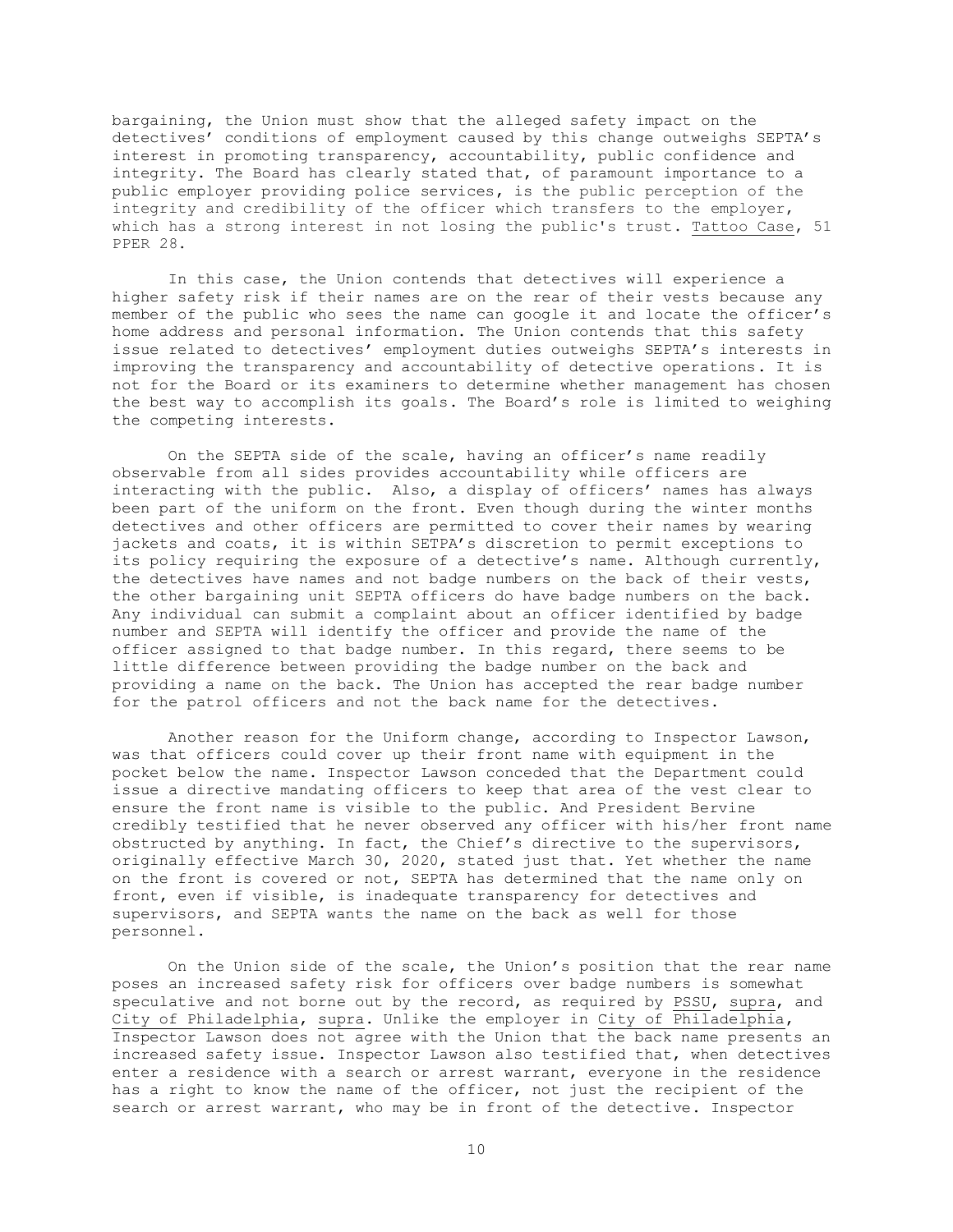Lawson stated that everyone should be able to see the detective's name even if he/she is not facing them. This requirement would further management's goal to provide greater accountability to the public, which is a managerial prerogative, and it would increase public confidence in detectives, and SEPTA, by ensuring that the identity of an officer is easily ascertainable. Also, there is no evidence that civilians have threatened SEPTA detectives or tracked down their personal information or home addresses after having worn their names on the front of their vests for many years.

If transparency, accountability and public confidence are served by providing the officer's name on the front of his uniform, as has always been the case, then those goals are equally served by identifying the officer to more people, including the general public, while executing a warrant, by providing the detective's name on the back. In this manner, the speculative possibility that the public seeing a detective's name can pose a safety risk is insufficient, and it is not the same as the identifiable, increased safety risk to officers involved in a shooting incident, as in City of Philadelphia, supra. The proposed safety risk argued in this case has not been established as a real risk or one that is different than the risks that already exists. Moreover, even if the safety risk was comparable to the one identified in City of Philadelphia, supra, the Board in that case stated that the officer's interest in confidentiality and the safety of the police officers after being involved in a shooting are "equally as important and weighty" as the employer's interest in transparency and integrity in public service. Where employes' interests are "equally as important and weighty," those interests do not outweigh the employer's managerial interests under the State College test, and the Union cannot prevail in establishing a mandatory subject of bargaining on behalf of the detectives.

 Accordingly, under State College, supra, the detectives' alleged interest in limiting the exposure of their names on their uniforms does not outweigh SETPA's interest in ensuring accountability and integrity in police operations and maintaining public confidence in SETPA detective operations. In City of Philadelphia, the Board concluded that it would not unduly burden the employer to bargain the identified safety risks to officers involved in shootings to reveal the names of the officers and their security details within 72 hours. Under the Act 111 standard of City of Philadelphia, an equally important and weighty employe interest is bargainable, but under State College, employes' interests cannot overcome the employer's when "equally as important and weighty." In this case, SETPA's policy identifying detectives' names on the rear of their vests without incident does not pose the same identifiable level of safety risk in City of Philadelphia. SEPTA's uniform policy change promotes transparency and accountability in police detective services. The Union's safety concerns have not been established on this record and are, at best, "equally as important and weighty" as SEPTA's interests. In this PERA case, SEPTA did not have to show that it would be unduly burdensome to bargain the uniform policy. The State College standard requires the conclusion that the issue here constitutes a managerial prerogative.

The work of a police officer or a detective is inherently dangerous work. There are many managerial directives that could increase the safety risks to officers. SEPTA command staff cannot reasonably be expected to bargain command decisions simply because they pose a safety risk to officers. Such a requirement would grid-lock command staff, transit police operations and police services, which lie at the core of SEPTA's Transit Police Department's enterprise. Accordingly, I conclude that, on balance, SEPTA's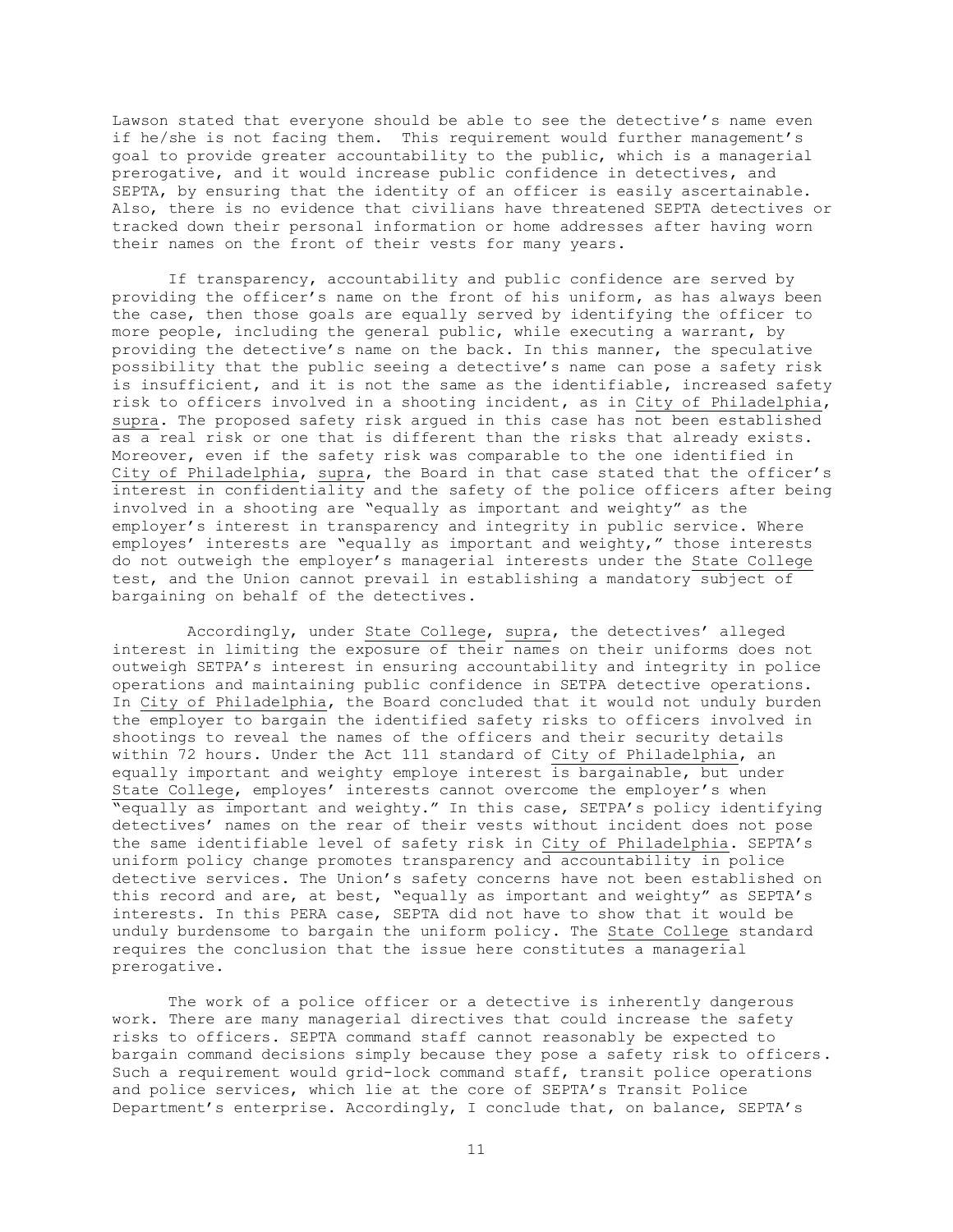interests in maintaining integrity, accountability and public confidence in detective's performance of their duties, by requiring their names to be printed on the rear of their vests, outweigh the speculative concerns that those names will increase safety risks for the detectives beyond the many existing safety risks to those detectives.

Next, the Union claims that SEPTA abrogated a negotiated settlement agreement. As already concluded herein, SEPTA's requiring the names on the rear of detectives' vests is a managerial prerogative within SETPA's unilateral decision-making authority. Any discussions about the names on the rear of officers or detective's vests, therefore, was not a collective bargaining negotiation, and Inspector Lawson did not believe he was negotiating with the Union on May 8, 2020. Both parties' witnesses agreed that the detectives were not specifically mentioned during the May 8, 2020 video meeting. The Union's position is that Inspector Lawson should have known that President Bervine was addressing the name issue for the entire bargaining unit that he represents, including detectives. However, Inspector Lawson credibly testified that he understood that detectives were not part of the conversation because the examples of alleged safety risks provided by President Bervine involved patrol officers. I cannot conclude that Inspector Lawson should have known the scope of what President Bervine wanted him to agree to without some mention of the detectives during the discussions, where all the discussions related to patrol officers. Accordingly, there was no meeting of the minds, and therefore no agreement, regarding the names on the rear of the vests of detectives. Additionally, as a result of SETPA's managerial prerogative to require detectives' names on the rear of their vests, SEPTA fulfilled its meet and discuss obligations under Section 702 of PERA. Under the definition of meet and discuss, PERA provides that all final decisions remain with the employer. SEPTA did not have an enforceable collective bargaining obligation to reach an agreement or abide by one after it discharged its duty to meet and discuss the matters in question.

The Union claims that there were two instances related to these claims when SEPTA failed to comply with the contractual 10-day notice requirements. First, when the Chief sent his email to the supervisors directing that they require officers to wear their vest carriers as their outermost garment without covering their front name; and second when SEPTA placed the names on the rear of the vests for the detectives, as it constitutes a uniform policy change for the detectives.

Article 5.3 of the parties' CBA provides as follows:

The Authority shall make a good faith effort to notify the Union of any new Department issued permanent policy or directive, or change in any such policy or directive affecting it or its members at least ten (10) days before the effective date of such policy or directive.

## (F.F. 9).

The record shows that SEPTA did not make a good faith effort to notify the Union of Chief Nestel's initial uniform policy change which required that the vest carriers be worn as the outermost garment without obstructing the front name. The email directive was sent only to supervisors in the Department and not any Union officials. President Bervine did not receive notice of the policy change until it became effective and his supervisor told him that he had to wear his vest as the outermost garment. It was after the effective date of the Chief's uniform policy change that President Bervine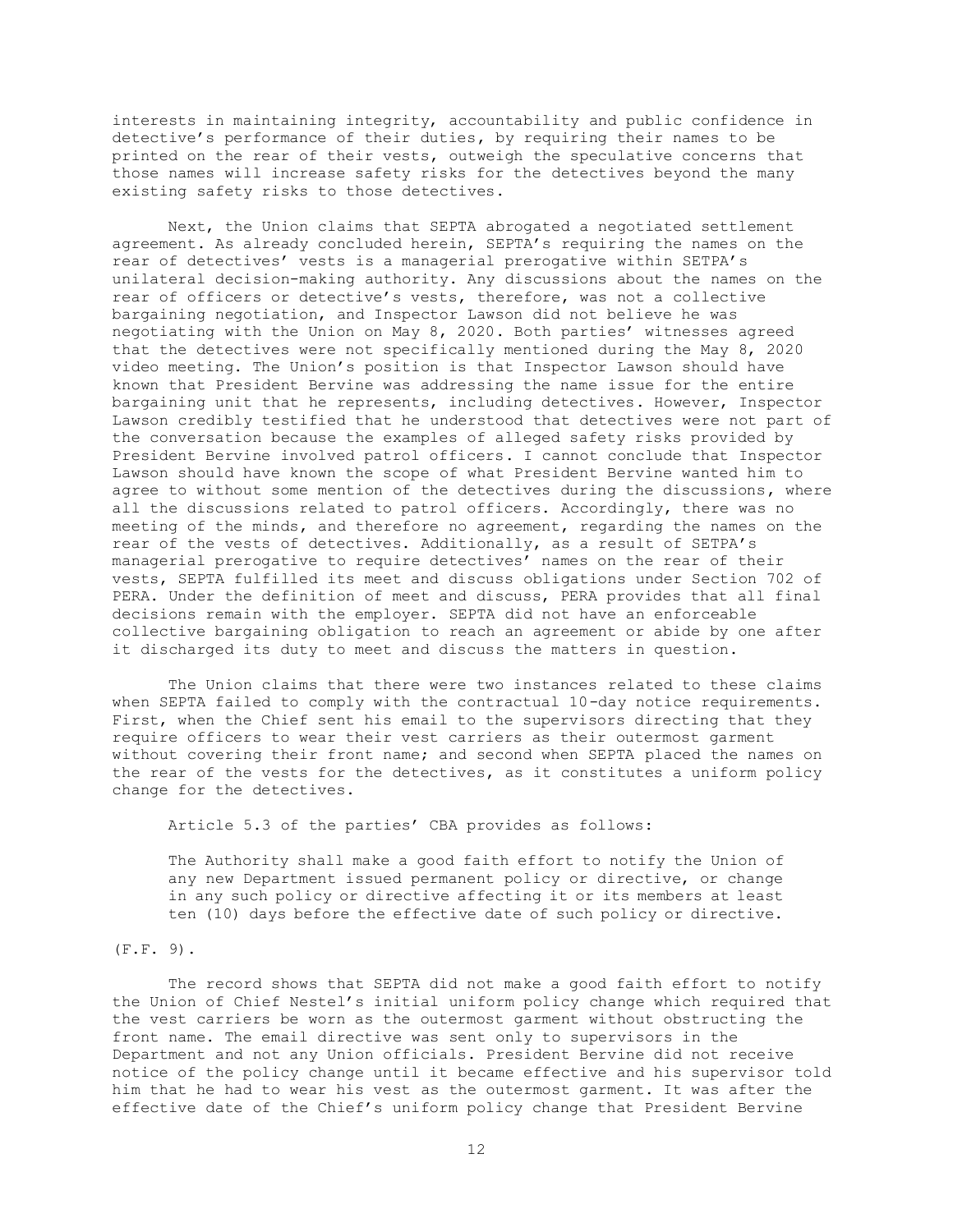investigated and demanded bargaining. The fact that the Union eventually learned of the policy change does not relieve SEPTA from its violation of Article 5.3 of the CBA. SEPTA management, under Article 5.3, is required to notify Union officials 10 days before the policy change or directive is implemented, which did not happen here.

At some point in time, the Chief's initial uniform policy change morphed into not only wearing the vests as outermost garment, but also requiring the officer's name on the rear of the vest. The record suggests that the Union learned of the name change contemporaneously with discussing the initial uniform change in early May 2020, and indeed SEPTA never implemented the rear name requirement for patrol officers.

The Union was aware of SEPTA's position regarding rear names while discussing it with SEPTA in early May and SEPTA did not implement those changes for the detectives until June, which on its face seems to satisfy the 10-day notice requirement. However, as of May 9, 2020, Union officials believed they had an agreement with SEPTA that no one, including detectives, would be required to wear their names on the rear of their vests. In this manner, when the detective vests were delivered to detectives with rear names and detectives notified the Union, it constituted a uniform policy change without notice. For the same reason that Inspector Lawson believed that detectives were not included in the parties' agreement to put only badge numbers on the rear of vests, President Bervine believed that detectives were part of the agreement. If neither party had a clear understanding regarding the uniform change for detectives, then the Union was not on notice about the detective's uniform change and the discussions in May 2020, did not satisfy the 10-day notice requirement under Article 5.3 of the CBA to provide express notice of the uniform policy change for detectives.

Accordingly, SEPTA committed unfair practices in violation of Section 1201(a)(1) and (5) of PERA by repudiating the contractually required 10-day notice requirement to the Union when it unilaterally changed its uniform policy with respect to all bargaining unit members effective March 30, 2020, and again when it unilaterally and without notice changed the uniform policy for detectives by requiring detectives to wear their names on the back of their vests. However, SEPTA did not violate the Act by unilaterally implementing uniform changes with respect to detectives because such changes constituted a managerial prerogative, and there was no meeting of the minds establishing any agreement regarding the detectives.

#### **CONCLUSIONS**

The hearing examiner, therefore, after due consideration of the foregoing and the record as a whole, concludes and finds as follows:

 1. The Authority is a public employer within the meaning of Section 301(1) of PERA.

 2. The Union is an employe organization within the meaning of Section 301(3) of PERA.

3. The Board has jurisdiction over the parties hereto.

 4. The Authority has committed unfair practices in violation of Section 1201(a)(1) and (5) of PERA by violating Article 5.3 of the CBA.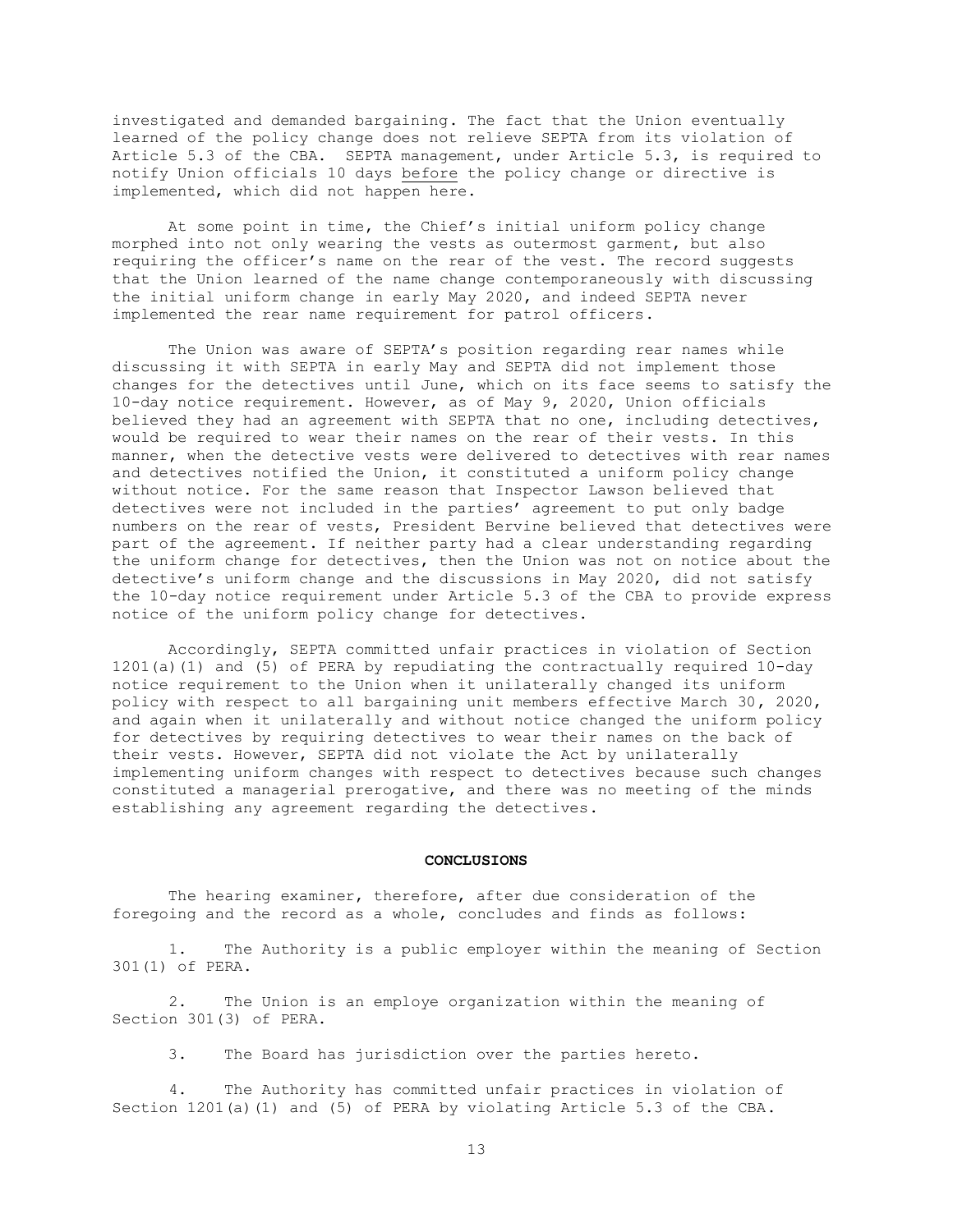5. The Authority has not committed unfair practices in violation of Section 1201(a)(1) and (5) of PERA by unilaterally requiring detectives to wear their names on the rear of their vests.

## **ORDER**

In view of the foregoing and in order to effectuate the policies of the Public Employe Relations Act, the hearing examiner

### **HEREBY ORDERS AND DIRECTS**

that the Authority shall:

1. Cease and desist from interfering, restraining or coercing employes in the exercise of the rights guaranteed in Article IV of the Act;

2. Cease and desist from refusing to bargain collectively in good faith with an employe representative which is the exclusive representative of employes in an appropriate unit, including but not limited to the discussing of grievances with the exclusive representative;

3. Take the following affirmative action, which the hearing examiner finds necessary to effectuate the policies of PERA:

(a) Cease and desist from violating the 10-day policy/directive notification provision in Article 5.3 of the CBA;

(b) Post a copy of this decision and order within five (5) days from the effective date hereof in a conspicuous place readily accessible to its employes and have the same remain so posted for a period of ten (10) consecutive days; and

(c) Furnish to the Board within twenty (20) days of the date hereof satisfactory evidence of compliance with this decision and order by completion and filing of the attached affidavit of compliance.

### **IT IS HEREBY FURTHER ORDERED AND DIRECTED**

that in the absence of any exceptions filed with the Board pursuant to 34 Pa. Code § 95.98(a) within twenty days of the date hereof, this decision and order shall be final.

SIGNED, DATED AND MAILED at Harrisburg, Pennsylvania, this fifth day of August 2021.

PENNSYLVANIA LABOR RELATIONS BOARD

JACK E. MARINO/S

JACK E. MARINO, Hearing Examiner